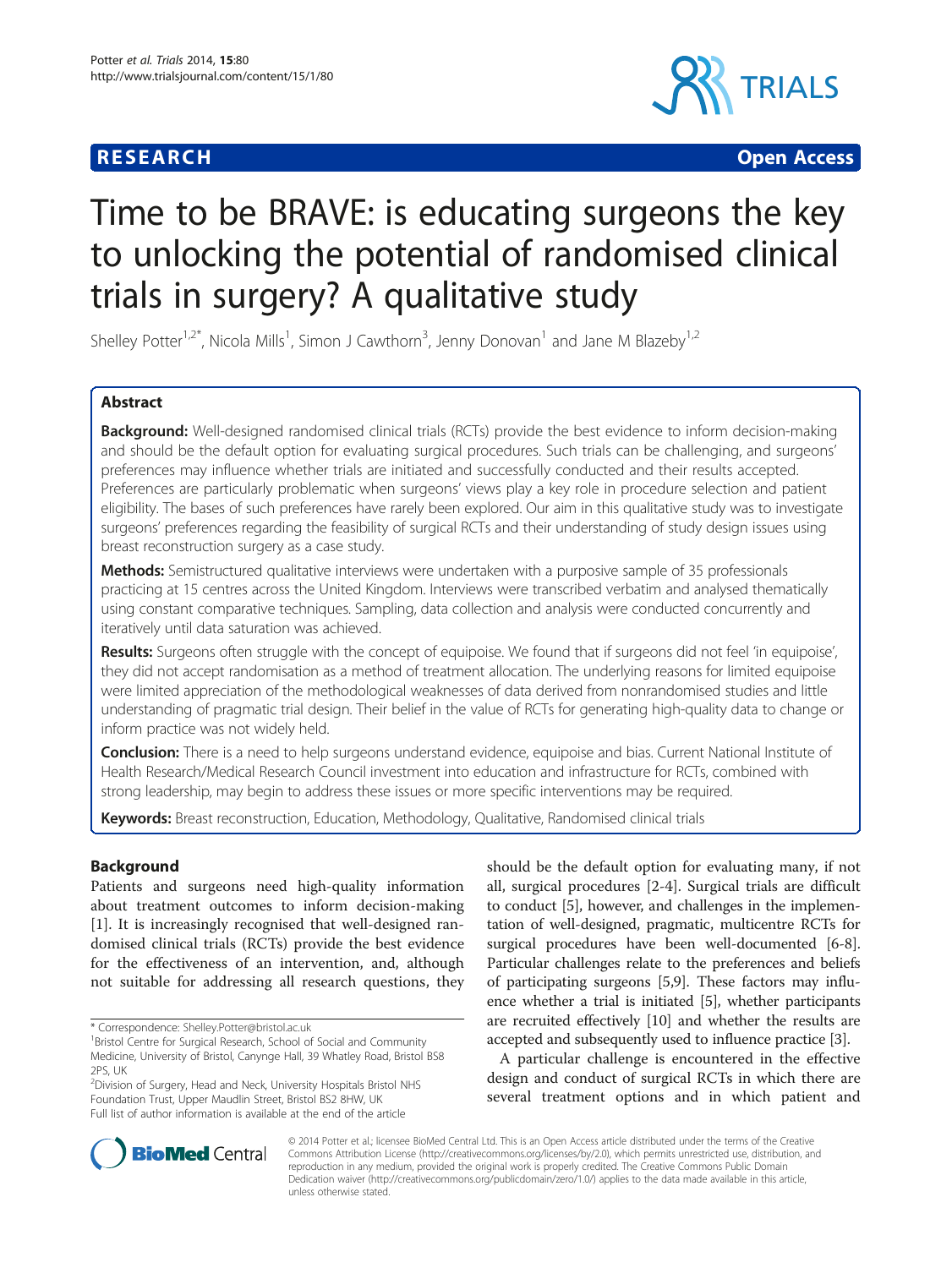surgeon preferences play a key role in procedure selection and patient eligibility. Breast reconstruction (BR) after mastectomy for breast cancer is one such example, where possible interventions include simple implantbased reconstruction, pedicled flap reconstruction including the latissimus dorsi flap, or free flap procedures such as the deep inferior epigastric perforator (DIEP) flap using skin and fat from the lower abdominal wall [[11,12\]](#page-7-0). Since 1995, just 13 BR RCTs [[13-24\]](#page-7-0) have been conducted and only 2 have addressed major questions such as the optimal type [\[24\]](#page-7-0) or timing [[25\]](#page-7-0) of surgery. Both of these latter two trials were small, single-centre studies which failed to meet recruitment targets. Systematic reviews have summarised the randomised and nonrandomised evidence for BR surgery [\[26,27](#page-7-0)] and highlighted the lack of high-quality research in this area. Although many of the investigators of the nonrandomised studies commented on the limitations of their observational data and the hypothetical need for randomised trials [\[28-](#page-7-0)[31](#page-8-0)], prevailing expert opinion suggests that RCTs in BR would be 'unethical', 'impractical' and/or 'inappropriate' [\[11,28](#page-7-0)[-36](#page-8-0)] because of the importance of patient and surgeon preference in procedure selection.

These claims and, more broadly, how surgeons' preferences may influence participation in surgical trials in general have rarely been explored in depth. Qualitative interviews are an excellent method for exploring difficult or sensitive issues [\[37\]](#page-8-0), such as the basis of surgeons' preferences, and are increasingly used in the development of trial methodology [[9,](#page-7-0)[38\]](#page-8-0). Our aim in the Breast Reconstruction and Valid Evidence (BRAVE) study was therefore to use qualitative methods to explore surgeons' preferences and beliefs to gain an understanding of how these factors may influence the feasibility of surgical RCTs using hypothetical trials in BR as a case study.

# Methods

This study received full ethical approval from the Southmead Research Ethics Committee (reference number 09/H0102/50).

# Health-care professional recruitment

Opinion leaders in BR surgery were hypothesised to be key informants regarding the feasibility of randomisation in BR because they would be most likely to participate in any future trial. Our sampling strategy therefore initially targeted surgeons practicing at high-volume centres offering advanced training fellowships.

# Sampling and recruitment

Access to this group of opinion leaders was gained by a committee composed of experienced breast and plastic surgeons and representatives of British professional associations. A 10-minute presentation was made to the group outlining the study, and committee members were invited to participate. Surgeons from high-volume centres that were not represented at the meeting were sent personalised e-mail invitations. Other surgeons with potentially interesting views on randomisation who were recommended by key informants were similarly approached. Colleagues, clinical nurse specialists (CNSs) and psychologists at centres of consenting surgeons were also invited to participate. Nonrespondents were sent an electronic reminder after 3 weeks. Surgeons who did not respond thereafter were considered to have declined study participation.

Maximum variation sampling [[39](#page-8-0)] was initially employed such that male and female surgeons with a range of experience from different geographical and sociodemographic centres across the United Kingdom were initially included [[40,41](#page-8-0)]. As the study progressed, theoretical sampling was introduced to purposively select individuals whose views might add new perspectives to those already represented in an attempt to disprove or contradict emerging theories and allow those theories to be further refined [[41](#page-8-0),[42](#page-8-0)]. This included seeking deviant or negative cases, such as surgeons who had previously expressed positive views about RCTs in the BR literature or at national meetings. Sampling, data collection and data analysis were conducted concurrently and iteratively [\[43\]](#page-8-0) and continued until data saturation was achieved and no new themes emerged from the analysis [\[44](#page-8-0)].

# Data collection

All interviews were conducted by a female, medically qualified researcher (SP). A semi-structured topic guide for the interviews was developed on the basis of literature reviews and the researcher's clinical experience (Additional file [1:](#page-6-0) Study Topic Guides Healthcare Professional Semistructured Interview Schedule for the BRAVE study investigating the feasibility of clinical trials in BR; see Additional file [1\)](#page-6-0).

The topic guide included a series of open questions covering issues related to RCTs in BR to allow participants to direct the discussion, and the questions were iteratively modified as the study progressed to enable exploration of emerging themes in later interviews. All interviews were digitally audio-recorded, transcribed verbatim and anonymised using study pseudonyms. Transcripts were compared with the audio recordings to ensure accuracy. Reflective notes were made after each interview and taken into account in the analysis.

## Data analysis

Data were analysed using a grounded theory approach as described by Glaser and Strauss [[45\]](#page-8-0). The aim of grounded theory is to generate new theories about phenomena that develop from, or are 'grounded' in, the data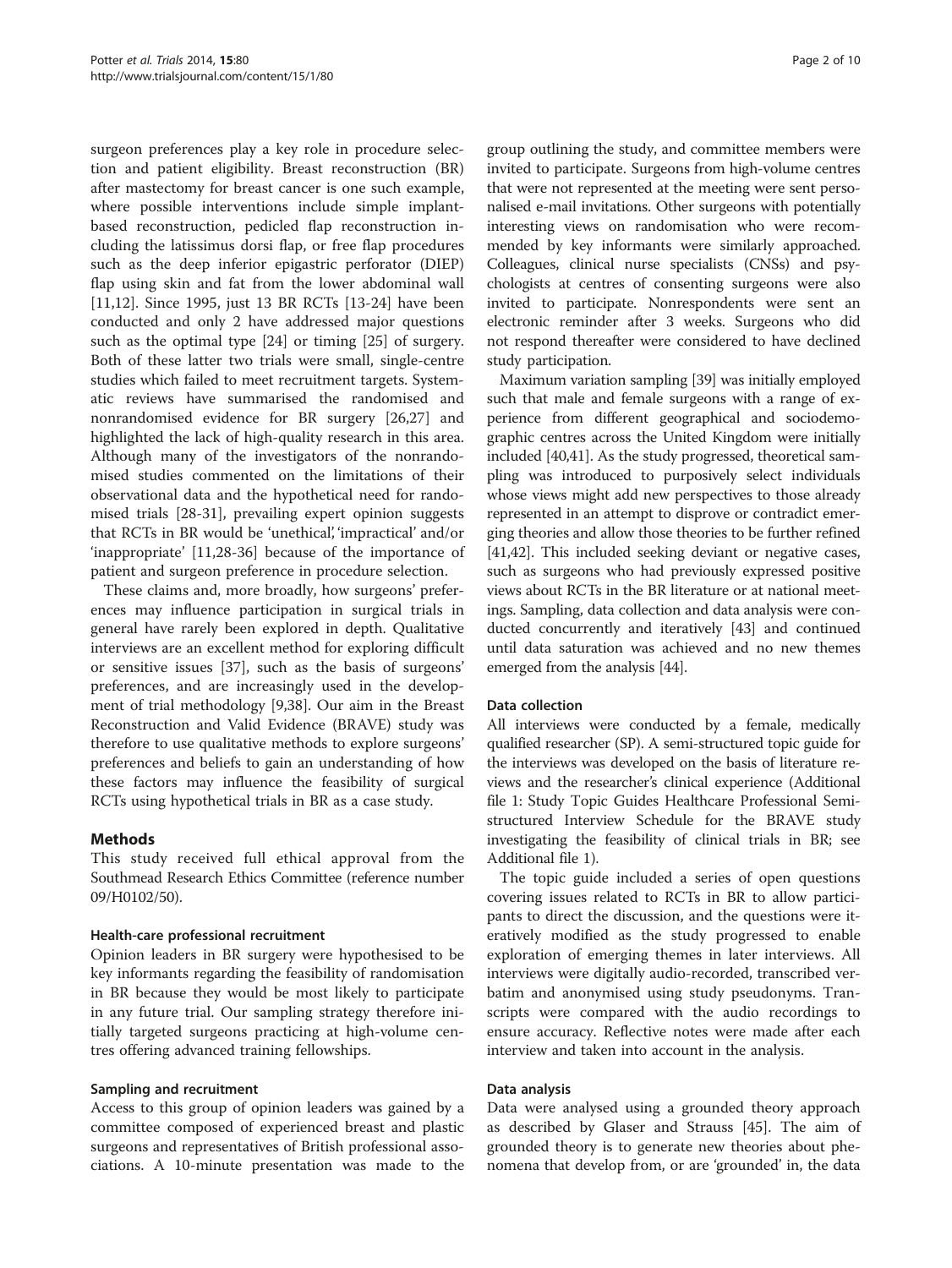as they are collected and analysed [\[46](#page-8-0)]. It is characterised by an inductive–deductive interplay in which sampling, data collection, analysis and theorising occur iteratively or cyclically throughout the study [\[47](#page-8-0)]. The central principle of grounded theory is that of constant comparison [[48\]](#page-8-0) in which new findings are compared with existing data to identify similarities and differences and emerging theories refined with the ongoing assimilation of the data [[46\]](#page-8-0).

Our data analysis was therefore initiated soon after data collection commenced and was an ongoing and iterative process that informed further sampling. The purpose of the analysis was to summarise participants' views and develop theoretical explanations for their opinions. Interviews were analysed inductively in small batches by systematically assigning codes that captured the meaning of the words to segments of text. Emerging codes were then grouped into similar themes and explored in subsequent interviews. In further analysis, we employed the constant comparison technique of grounded theory [\[45\]](#page-8-0), in which new findings were compared with existing data to identify similarities and differences within themes, taking into account the context in which these themes were discussed. Emerging theories were developed and refined through ongoing assimilation of the data. This method ensured that findings were systematically compared and grounded in the data. Early codes were subsequently modified and refined, or new codes were added, as the interviews and analyses progressed. The views of individual professionals were compared and contrasted with those of other participants to explore factors which might have influenced

attitudes toward RCTs, including profession, surgical speciality, geographical location, experience, gender and previously expressed opinions. Individuals exhibiting contrasting attitudes ('negative cases') were studied in detail to gain a deeper understanding of the data. The analysis was conducted by a single researcher (SP) with checking of coding [\[49](#page-8-0)] and the plausibility of the data interpretation carried out by an experienced social scientist (NM) and a surgeon (JMB) and by triangulation of health-care professionals' views [[49](#page-8-0)] to ensure the validity of the data [[40,42,44,49-52\]](#page-8-0).

# Results

## Participant demographics

Of 48 invitees, 34 (71%) responded, but 3 interviews could not be arranged. A total of 31 interviews (67% of invitees) at a total of 15 centres were conducted with 11 oncoplastic breast surgeons (OPBSs), 11 plastic surgeons, 11 CNSs (including two interviews with pairs of CNSs) and 2 clinical psychologists. The surgeons performed a median of 30 primary BR operations annually (range, 0 to 290). The majority of surgeons were male  $(n = 17)$  with a median of 13 years' experience as consultants (range, 0 to 29 years) (Table 1).

No differences were identified in the demographics of surgeons who participated in the study compared with those who did not. Participants' perceptions of decisionmaking and access to care are reported elsewhere [\[53\]](#page-8-0).

# Participants' acceptance of randomisation

None of the professionals perceived randomisation to different types of BR surgery (implant, pedicled or free

|                                                 | Oncoplastic breast surgeons<br>$(n = 11)$ | <b>Plastic surgeons</b><br>$(n = 11)$ | Clinical nurse specialists<br>$(n = 11)$ | <b>Clinical psychologists</b><br>$(n = 2)$ |
|-------------------------------------------------|-------------------------------------------|---------------------------------------|------------------------------------------|--------------------------------------------|
|                                                 |                                           |                                       |                                          |                                            |
| Gender                                          |                                           |                                       |                                          |                                            |
| Male                                            | 8                                         | 9                                     | 0                                        | 0                                          |
| Female                                          | 3                                         | $\overline{2}$                        | 11                                       | 2                                          |
| Years as consultant/CNS <sup>a</sup> experience |                                           |                                       |                                          |                                            |
| <5 years                                        | 4                                         |                                       | 5                                        | 2                                          |
| 6 to 15 years                                   | 3                                         | 6                                     | 6                                        | $\Omega$                                   |
| $>15$ years                                     | 4                                         | $\overline{4}$                        | 0                                        | 0                                          |
| Median (range)                                  | 14 (0 to $23$ ) <sup>b</sup>              | 13 (4 to 29)                          | 6 (1 to 12)                              | 1(0 to 1)                                  |
| Number of BRs performed per year                |                                           |                                       |                                          |                                            |
| <20                                             | 4 <sup>c</sup>                            |                                       | <b>NA</b>                                | <b>NA</b>                                  |
| 20 to 50                                        | 3                                         | 5                                     |                                          |                                            |
| >50                                             | 4                                         | 5                                     |                                          |                                            |
| Median (range)                                  | 30 (0 to 200)                             | 40 (10 to 290)                        |                                          |                                            |

Table 1 Demographics of health-care professional study participants

<sup>a</sup>CNS, Clinical nurse specialist; NA, Not applicable. <sup>b</sup>This group included one senior trainee not yet appointed as a consultant. <sup>c</sup>This group included two surgeons who did not perform breast reconstruction surgery.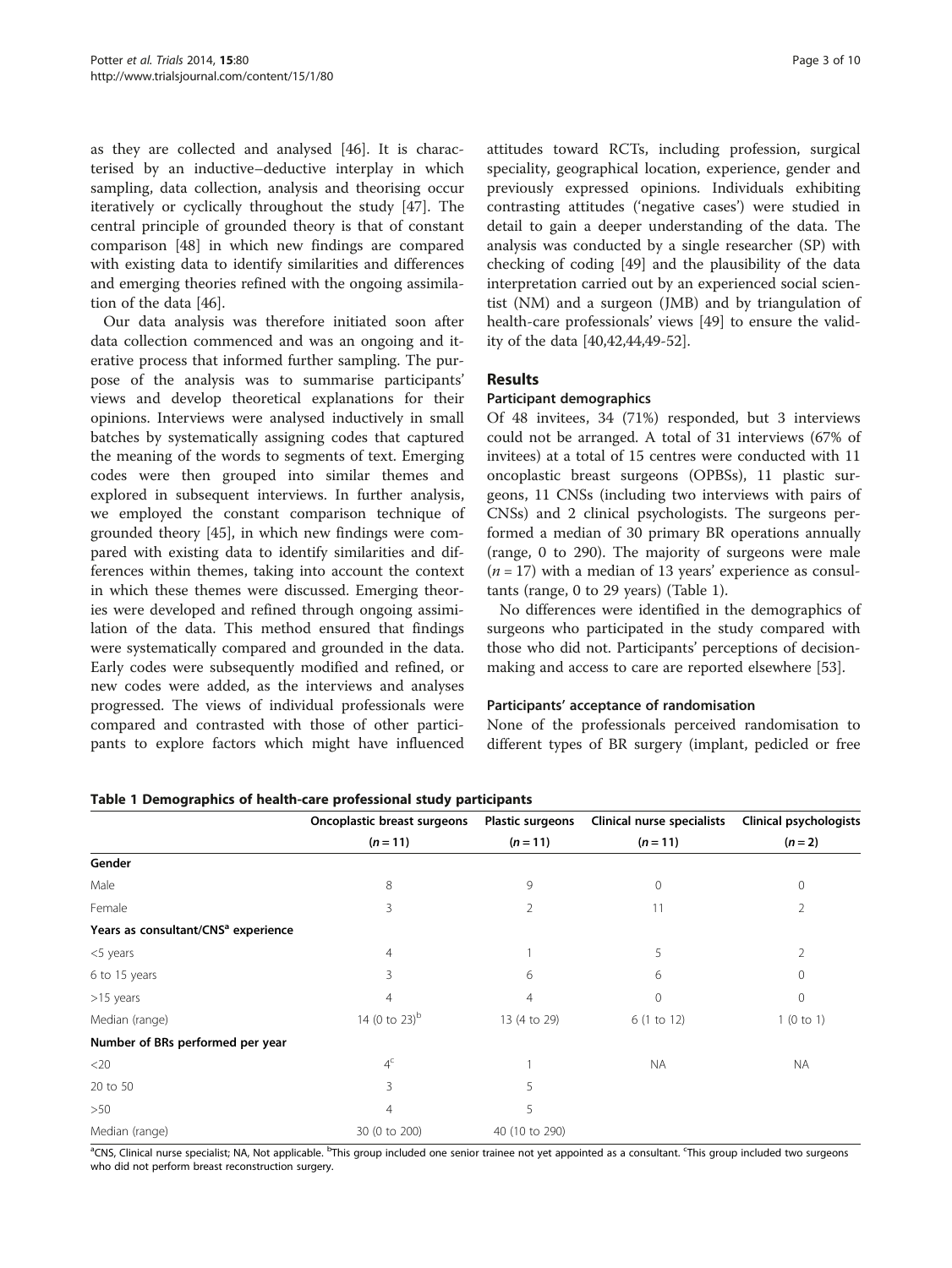flap) to be an acceptable means of treatment allocation, although the reasons for their strong views were often not clearly articulated and seemed to be overwhelmingly related to their own strong preferences.

"Implants, flap from the back, flap from the tummy, which are the three ways of making a breast as far as I'm concerned—to randomise between those is something that's largely inappropriate." (Mr O, plastic surgeon, centre 8)

"When you get appendicitis, you have to have an operation, the doctor tells you, 'Listen, you need an operation'…. This is completely different. I think the patient has to be involved with the choice.... [T]hey have to be happy with the choice … and feel very comfortable with the decision that's been made. I think that you're on a hiding to nothing [have no chance of succeeding] [with randomisation]." (Mr T, plastic surgeon, centre 12

When surgeons reported that the different interventions might have equivalent outcomes, they did agree that randomisation was acceptable; however, they felt that comparisons within specified procedure types (for example, between different types of implants or different forms of lower-pole coverage in implant reconstruction) were more acceptable than comparisons between the very different surgical types of BR ( $n = 23$ ).

"If there were patients in whom there was equipoise an' in which … one type of reconstruction versus another type would be equally suitable … to randomise those patients, I wouldn't have a problem … with that." (Mr G, plastic surgeon, centre 4)

"If we think an abdominal flap is appropriate, you can be randomised between a pedicled TRAM [transverse rectus abdominis myocutaneous] and a DIEP, yeah, I'd be happy with that.... I would be happy with randomising also in other areas where I have equipoise so if I'm able to say this patient is suitable for … an implant and an autologous LD [latissimus dorsi] … or between a TRAM and an implant and a LD [latissimus dorsi pedicled flap], or a TRAM and a DIEP, so that would be combinations of randomisation that I would be happy with, but just a broad randomisation I wouldn't be happy with." (Mr C, OPBS, centre 1)

"I am involved in other trials that look at subgroups, and I think that is fair enough because it doesn't interfere with the basic choice. If you want an

implant, then you get an implant, but whether you get implant A or implant B is then probably not as crucial, … and provided the patient had enough information and can give informed consent, then I think that's a fair enough thing to do." (Miss W, plastic surgeon, centre 15)

# Understanding participants' attitudes toward randomisation

Professionals' acceptance of randomisation was observed to be largely influenced by two factors: (1) their understanding of the limitations of existing data and hence the need for RCTs to generate high-quality evidence in BR and (2) their understanding and acceptance of pragmatic trial design.

# Limited understanding of problems with existing evidence and need for RCTs in breast reconstruction

A number of professionals did not appear to understand why randomised trials in BR are necessary. This lack of understanding seemed to be due to a limited appreciation of the importance of randomisation in minimising bias. Several professionals said they would refuse randomisation as a method of treatment allocation to determine treatment effectiveness because they perceived that equivalent data could be produced by utilising a number of nonrandomised study designs that included clinical audits.

"I'm telling you how the information that you're trying to capture from the randomised trial can be captured just by having a good audit." (Mr J, OPBS, centre 6)

"It is very important that we do produce good longterm outcome data.... [D]o you actually need a randomised controlled trial to produce that data?" (Mr G, plastic surgeon, centre 4)

"We're always talking about randomised controlled trials…. I would've thought, to be honest with you, a far better way is about PROMS [patient-reported outcome measures]…. [I]t's about the patient-reported outcome measures…. I mean, I think it's far, far more valuable than a randomised controlled trial." (Mr T, plastic surgeon, centre 12)

"I just wonder if we need to think a little more laterally about how we assess breast reconstruction…. I know that randomisation is seen as the gold standard, but that's the gold standard for drugs, not necessarily for surgery, and I just wonder whether there are other ways and other mechanisms that we should be exploring." (Miss N, OPBS, centre 7)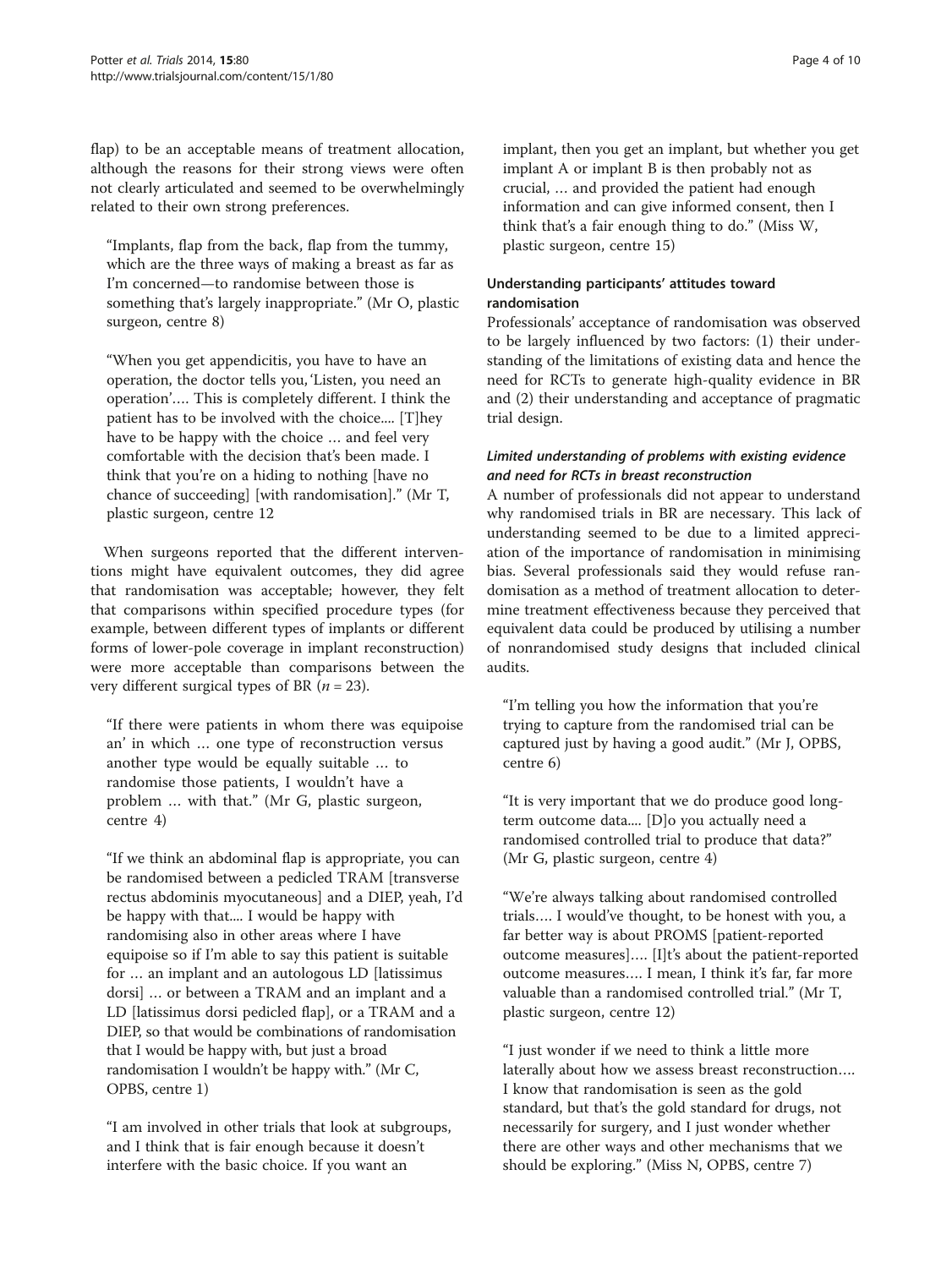Most participants who said they felt trials are important were happy to consider randomisation in situations where they believed equipoise to exist:

"There are loads of questions that are not answered. Different manufacturers … one-stage implants as against two-stage, so Becker-35 or a McGhan-150 [different types of implants] against the tissue expander followed by a permanent implant. I would be quite comfortable doing those types of trials because I think they're equivalent and I really, genuinely don't know the answer." (Mr H, OPBS, centre 5)

Randomisation was rejected when equipoise was perceived to be absent. For the majority of professionals, however, perceptions of equipoise were largely based on observational data, personal experience or surgical dogma.

"I've got a fairly clear idea of who I think will benefit from [a type of BR].... I would find it difficult to randomise the patients, because my experience has already shown me that they get a better cosmetic outcome." (Miss N, OPBS, centre 7)

A minority of surgeons recognised this point and hence the need for RCTs to address important questions.

"[I]t's almost (laughing) a religious fervour that DIEPs are good and pedicled TRAMs are bad, and yet I'm not aware of any good, even-handed evidence to support that." (Mr H, OPBS, centre 5)

The majority of participants, however, did not appear to appreciate the methodological limitations of the studies on which their perceptions were based or the impact of selection bias on the results. Some surgeons commented that the absence of robust evidence did not equate to the existence of equipoise.

"Theoretically, anywhere where we haven't got a robust evidence base from randomised trials, you have to say there's equipoise, but we know that that's just not the case." (Mr I, OPBS, centre 6)

A number of surgeons reported that they felt that things had 'moved on' in BR and that trials are no longer necessary.

"I'm all for well-designed studies that prove stuff that answers the tricky questions, but, I dunno, I think it's almost that things have moved on a bit in breast reconstruction…. We've now got this toolbox of techniques, and I think it's now refining those actually and trying to make sure that patients access the right

technique for them, I think that's more the way things should be moving, rather than having two theories that are equal or that seem about the same…. I think we kind of know that." (Mr O, plastic surgeon, centre 8)

# Limited understanding and acceptance of pragmatic trial design

Although a number of professionals reported that they felt RCTs are needed, many expressed concerns which reflected limited understanding of pragmatic trial design.

"Each patient is unique—they really are, and it's [not] like a drug trial where we don't know the answers. I think there's so many variables for these patients." (Mr L, plastic surgeon, centre 6)

"Randomisation … in a nonblinded trial is not as robust as people would like to think it is 'cause it's heavily affected by patient factors and physician factors, so there's no doubt, epidemiology is not randomised and it gives you robust outcomes. You wouldn't need to run a randomised controlled trial of smoking or excessive alcohol intake to convince people that it causes damage. You wouldn't need to randomise people to two bottles of vodka a day—or not so—to have a robust view about alcohol." (Mr I, OPBS, centre 6)

A number of surgeons expressed concerns about the complexity of the procedure and the impact it might have on the trial results.

"There are so many variables involved with creating a randomised trial…. Scientifically, you'll be hounded by people saying that there are so many variables in this that it's not valid." (Mr L, plastic surgeon, centre 6)

"The problem with trials is that you have to control for everything.... [I]t's very easy to set up a trial and find that you've actually introduced some bias by something that you've done wrong." (Mr O, plastic surgeon, centre 8)

Many participants were concerned about variations in both the surgeons' levels of expertise and the procedures themselves and felt that these might invalidate or subvert study findings.

"There's such a variability that I'm just concerned that say you compare implants and lat [issimus] dorsi's that you'd be mixing some surgeons who are really not good at lat dorsi's…., an' then you're going to end up saying 'well the implant gives a nicer result'…. It's going to skew things unless you have a sort of baseline standardisation of training." (Miss E, plastic surgeon, centre 3)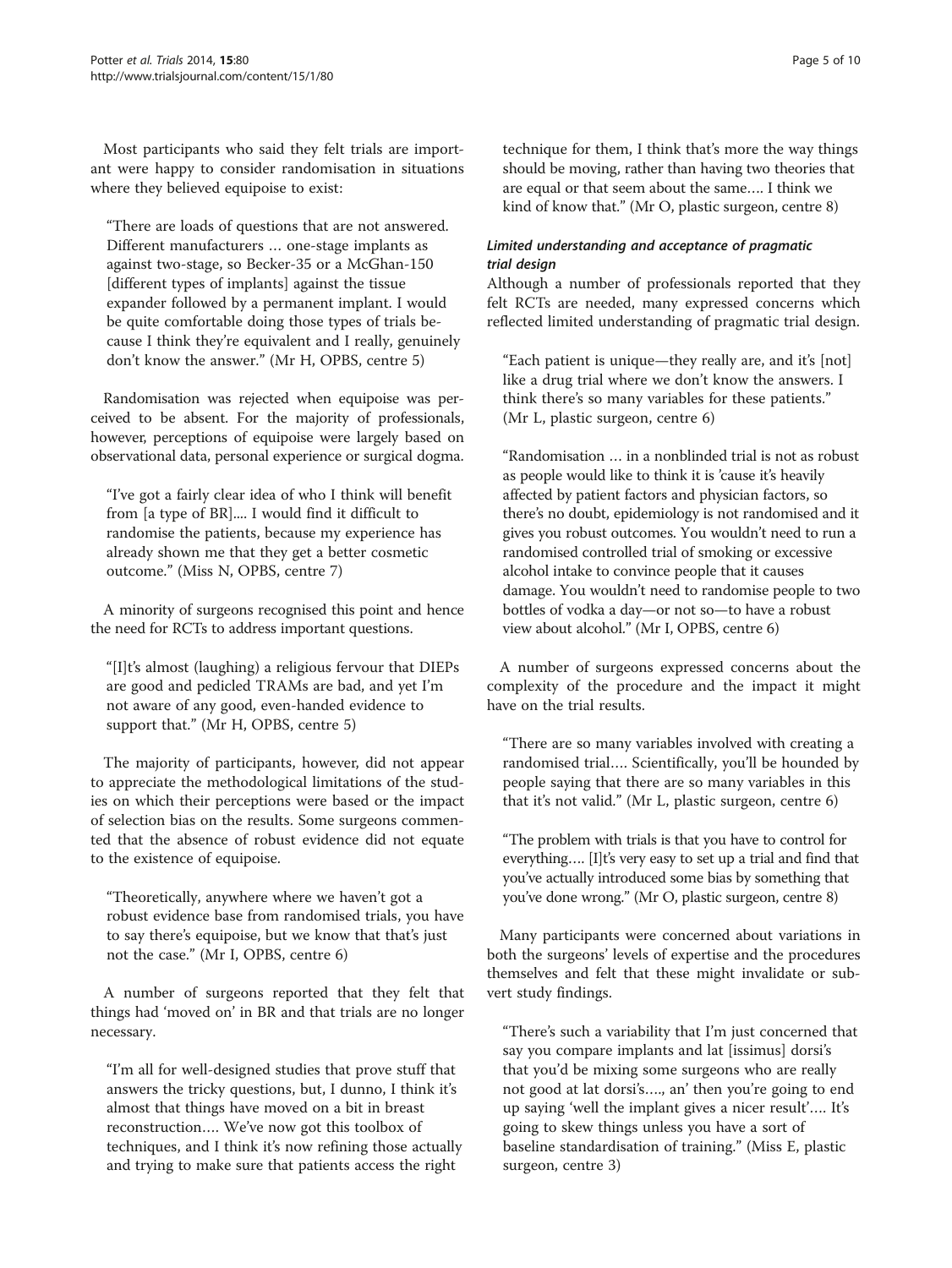"You need to have … [surgeons] who are using exactly the same techniques. Some people change the submammary fold, they lift the thoracoepigastric skin and recreate the sub-mammary fold. Now that's gonna be totally different from someone who's keeping the old sub-mammary fold in an immediate reconstruction." (Mr U, plastic surgeon, centre 14)

Others were concerned about selection bias in a trial:

"By selecting out cases that could go into [the trial], you're introducing bias … because you're using your judgement as a clinician to decide who could have one or the other rather than it being a truly randomised process." (Mr D, OPBS, centre 2)

It's double-blind randomised controlled trials that are the gold standard, and I don't see nonblinded, if you like, open-label trials as a gold standard 'cause they're subject to all sorts of problems, particularly about selection." (Mr I, OPBS, centre 6)

These concerns appeared to adversely influence professionals' desire to participate in RCTs that they felt would not generate valid or generalisable results and thus would not impact clinical practice.

# **Discussion**

Surgical interventions should be evaluated in the context of well-designed, pragmatic, multicentre RCTs because high-quality evidence can guide health policy and clinical decision-making and provide a standard of care for patients considering surgery. Surgical trials are challenging, however, and surgeons' preferences are an established barrier to their participation and recruitment of patients into trials [\[7](#page-7-0)[,54](#page-8-0)]. Our present exploratory, qualitative study including 35 professionals produces further evidence that surgeons do not always accept RCTs or the results. It also provides new data suggesting that surgeons' rejection of this methodology may be related to their limited understanding of the importance of randomisation in allowing the outcomes of surgical procedures to be fully evaluated, as well as pragmatic trial design issues. Interventions designed to improve professionals' understanding of the need for trials and pragmatic trial methodology are therefore recommended.

Surgeons' preferences are a well-recognised and accepted barrier to their participation in trials [\[10](#page-7-0)[,55-58](#page-8-0)] but investigators in previous studies have not tried to understand these preferences, how they are formed or the evidence on which they are based, although there is some data to suggest that surgeons' understanding is limited [[56\]](#page-8-0). By contrast, several studies have explored the basis of patients' treatment preferences [\[59-62](#page-8-0)].

Training research nurse trial recruiters to explore patients' preferences has been shown to facilitate recruitment of participants into a RCT of watchful waiting, radical radiotherapy and surgery in patients with early prostate cancer [[61](#page-8-0)]. It is possible that such an intervention might be effective in aiding surgeons to recruit patients into RCTs. The limited understanding of pragmatic trial methodology identified in this study is consistent with the findings of a similar previous study conducted with surgeons who had participated in the Spinal Stabilisation Trial (SST) [[9\]](#page-7-0), a multicentre, pragmatic RCT comparing an intensive functional rehabilitation programme with surgery for the treatment of chronic lower-back pain. In accordance with the views of the participants in the present study, surgeons recruiting patients into the SST were unsure about the study's aims or the nature of the comparisons and expressed concerns about the flexible eligibility criteria, which they felt would invalidate the study's final results. These views had a negative impact on both recruitment during the study and acceptance and interpretation of the study findings. Therefore, a growing body of evidence suggests that surgeons may have a limited understanding of trial methodology.

Although our present study is novel, it may not reflect the true acceptability of RCTs to surgeons, because participants were asked to consider hypothetical trial participation. The similarities between the findings of this study and the SST, however, suggest that the presence of this potential weakness is unlikely. It is also possible that the researcher shaped the study in that, by knowing they were speaking with a physician, the surgeons responded in a particular way. Several strategies were used to ensure the validity of the study data [\[42,49\]](#page-8-0) and reduce the risk of bias [[40,42,44,49-52\]](#page-8-0). These approaches included triangulation of the health professionals' views [[49\]](#page-8-0), multiple coding of transcripts [\[49](#page-8-0)] and checking of data interpretation by the research team. Throughout the study, care was taken to ensure the inclusion of negative cases and the use of 'fair dealing', such that multiple differing perspectives have been reported and the viewpoint of only one group has not been presented as the sole truth [[42](#page-8-0)]. Particular attention was paid to the issue of reflexivity and the way in which the researcher, a female medically qualified general surgical trainee (SP) with clinical and research experience with BR, may have shaped the data collection and analysis, as well as how this factor might potentially have influenced the presentation of the results [[63\]](#page-8-0). A clear and comprehensive description of the methods of data collection and analysis have been provided with a range of quotations to illustrate the themes and theories discussed, thus allowing readers to judge for themselves whether the conclusions drawn are adequately supported by the data [\[42](#page-8-0)]. Although this study involved surgeons who perform BR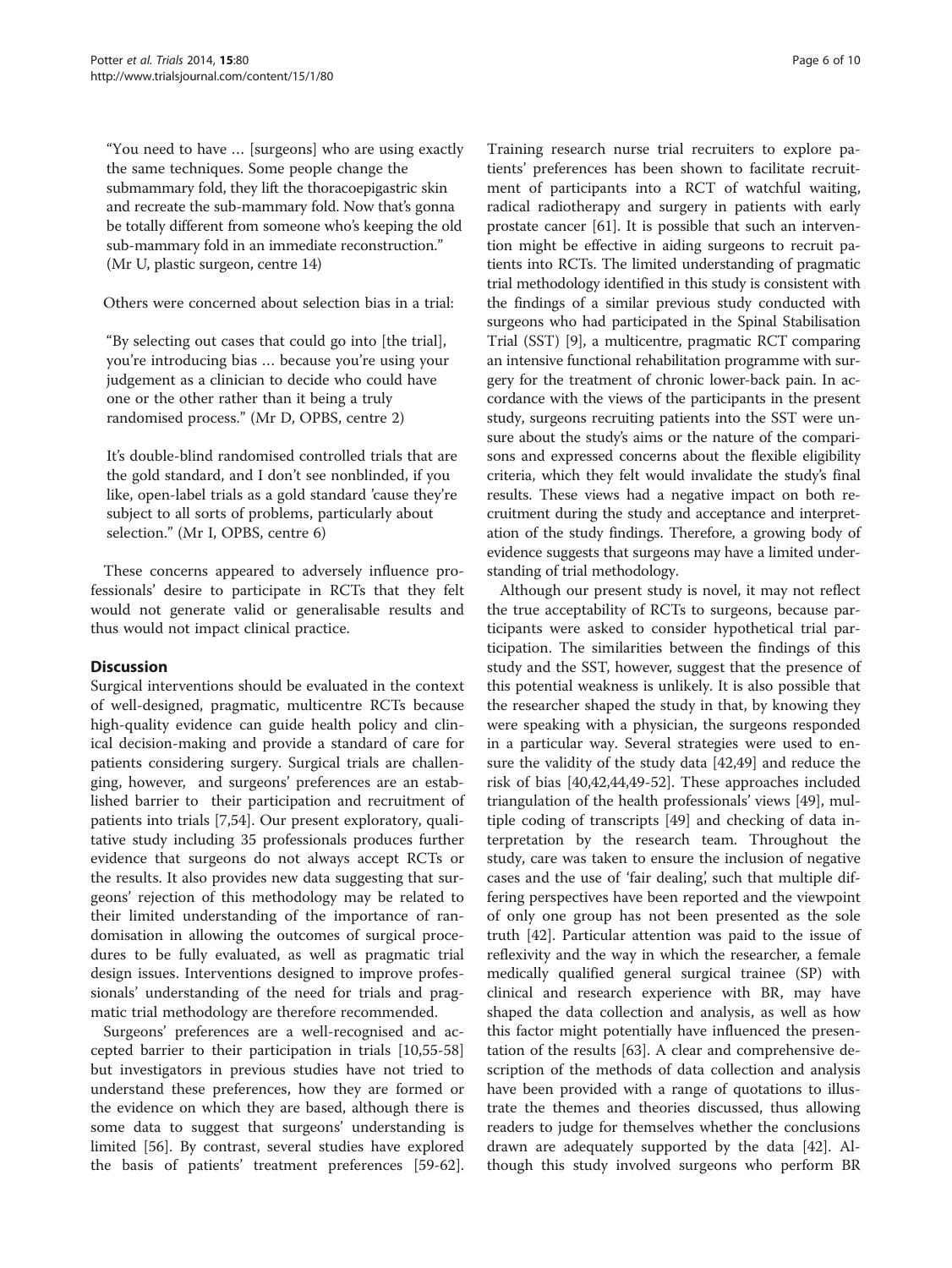<span id="page-6-0"></span>surgery, the findings may apply to surgeons in general and may provide novel insights into the ways in which recruitment into surgical trials may be improved.

Well-designed RCTs in surgery are vital to generate high-quality data to guide decision-making, and it is essential that future RCTs be conducted to rigorously evaluate new surgical innovations [\[2,4](#page-7-0)] before the procedures are introduced into routine practice. This consideration is of particular importance in operations such as BR, where available procedures differ markedly in cost and evidentiary proof of effectiveness or superiority are necessary to justify diversion of scarce resources to the use of novel techniques while protecting patients from potential harm [\[64](#page-8-0)].

RCTs are traditionally unfamiliar to surgeons, however [[65](#page-8-0)]. Unlike drugs, which require robust evaluation before they are approved for use, there are no stringent requirements for the introduction of new procedures in surgery [[66](#page-8-0)-[71\]](#page-8-0). Infrastructure to facilitate high-quality surgical research has also been lacking. There has therefore been little impetus for surgeons to engage in time-consuming and often challenging research [\[4,5,7,8,](#page-7-0)[72](#page-8-0)-[75](#page-8-0)], and many early trials failed because of poor recruitment [[21](#page-7-0)]. Embedding qualitative research into surgical trial design is one way in which these problems may be successfully explored and overcome [\[38,76](#page-8-0)]. By highlighting previously unanticipated issues relating to a lack of understanding of both the need for RCTs and the role of pragmatic study methodology, however, this study may have identified a potentially novel target for interventions to improve participation in surgical trials: the surgeons themselves.

Integrating education within trials may be one way in which this goal may be achieved [[9\]](#page-7-0), but changing the culture of surgical research, creating research capacity and educating the next generation of surgeons about the need for and value of RCTs as a fundamental part of their training may be the most effective long-term strategy for improving recruitment into future surgical trials [[5,](#page-7-0)[54\]](#page-8-0). The Royal College of Surgeons of England recently published a number of recommendations regarding the future of surgical research [[77\]](#page-8-0) and initiated plans to create a surgical trials infrastructure through the creation of an Institute of Surgical Research and regional trials units [[78](#page-8-0)]. Integral to these changes is the incorporation of research modules into surgical training [[77\]](#page-8-0). In time, implementation of these recommendations may address some of the issues relating to the lack of familiarity with trial methodology identified in this study and help to ensure that surgical trials are better accepted. An apprenticeship model of 'see one, do one, teach one' may be a starting place to change the culture of trial participation by surgeons.

Indeed, there is already evidence that the culture of surgical research in the United Kingdom is changing

with the rise of the surgical trainee research collaboratives. The trainee collaborative concept, which originated in the West Midlands has been rapidly disseminated throughout the United Kingdom, and subspecialty collaboratives in orthopaedic and plastic surgery and neurosurgery have also been established [\[79](#page-8-0)[,80\]](#page-9-0). The innovative model of trainees at different hospitals working together has been shown to be an effective and efficient means of delivering large, multicentre audit projects [[81](#page-9-0)] and high-quality surgical trials [\[82\]](#page-9-0). Trainees are highly motivated to participate in such studies and gain familiarity with research methodology as well as developing valuable practical research skills such as recruiting patients into trials. As such, trainee networks have the potential to build research capacity and make a significant contribution to clinical research [[80\]](#page-9-0).

For surgical trainees to be fully engaged with this model, however, changes are required in the way in which research participation and achievements are assessed, both during and at the end of training. The current need to generate academic output for career progression has hindered participation in high-quality clinical research because trainees' efforts have been diverted into writing up case reports and case series with little awareness of their methodological limitations or toward pursuing more traditional laboratory-based projects in which the required outputs are more easily achieved. Moves are underway to address this issue, and evidence of recruitment of patients into surgical trials and participation in collaborative clinical research, rather than the number of publications, are likely to become minimum future requirements for completion of surgical specialist training.

# Conclusions

There is currently a need for well-designed, pragmatic, multicentre RCTs in many areas of surgery, including BR. At present, however, many professionals do not appear to appreciate the need for RCTs. Furthermore, undertaking a pragmatic RCT is likely to be hampered by surgeons' limited familiarity with and understanding of this methodology. Interventions to educate surgeons and to allow them to gain familiarity with and confidence in the process may be an essential prerequisite to undertaking such work. Education of the next generation of surgeons by changing the culture of surgical research may be key to unlocking the potential of RCTs in surgery.

# Additional file

[Additional file 1:](http://www.biomedcentral.com/content/supplementary/1745-6215-15-80-S1.doc) Study Topic Guides. Health-care professional semistructured interview schedule used for the BRAVE study to investigate the feasibility of clinical trials in breast reconstruction.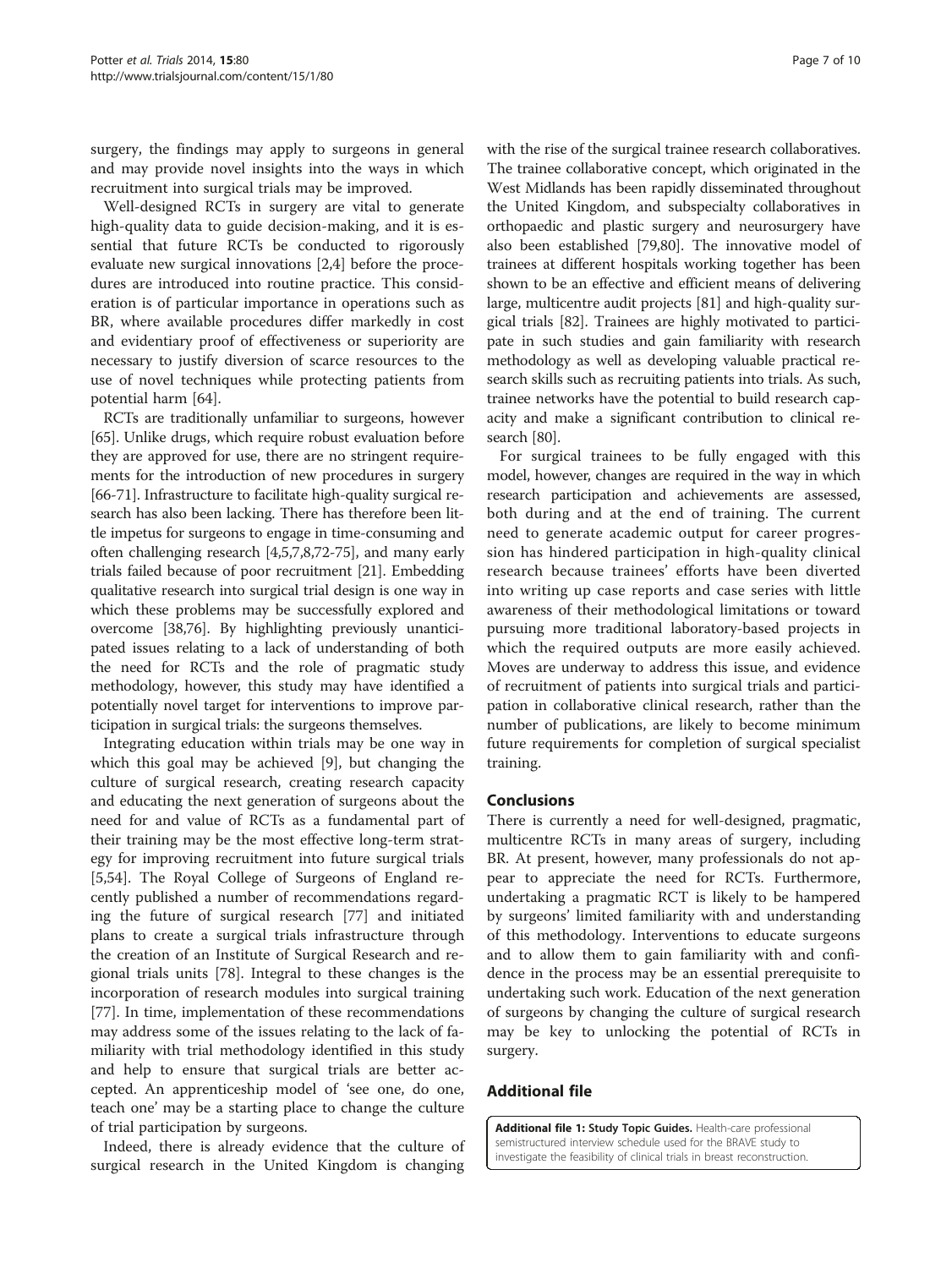#### <span id="page-7-0"></span>**Abbreviations**

BR: Breast reconstruction; CNS: Clinical nurse specialist; DIEP: Deep inferior epigastric perforator flap; LD: Latissimus dorsi flap; OPBS: Oncoplastic breast surgeon; PROM: Patient-reported outcome measure; RCT: Randomised clinical trial; TRAM: Transverse rectus abdominis myocutaneous flap.

#### Competing interests

The authors declare that they have no competing interests.

#### Authors' contributions

SP conceived of and designed the study, collected and analysed the data and produced the first draft of the manuscript. NM assisted with the study design and data analysis and provided critical input on the drafting of the manuscript. SJC assisted with data collection and the drafting of the manuscript. JD contributed to the conception of the study and the drafting of the manuscript. JMB conceived of and designed the study, commented on the interpretation of the data and assisted in drafting the manuscript. All authors read and approved the final manuscript.

#### Acknowledgements

The authors thank Caroline Oates, Jane Barker and Sherif Wilson for their assistance in identifying patients for the study and Paula Nunn for transcribing the interviews. The study was funded by a Royal College of Surgeons of England Research Fellowship (to SP) and by Above and Beyond Charities, Charitable Trustees of University Hospitals Bristol NHS Foundation Trust (to SP and JMB). JMB is partially funded, and NM is wholly funded, by the Medical Research Council Collaboration and Innovation for Difficult or Complex Randomised Controlled Trials (ConDuCT) Hub for trials methodology research at the School of Social and Community Medicine, University of Bristol, UK.

#### Author details

<sup>1</sup> Bristol Centre for Surgical Research, School of Social and Community Medicine, University of Bristol, Canynge Hall, 39 Whatley Road, Bristol BS8 2PS, UK. <sup>2</sup>Division of Surgery, Head and Neck, University Hospitals Bristol NHS Foundation Trust, Upper Maudlin Street, Bristol BS2 8HW, UK. <sup>3</sup>Bristol Breast Care Centre, North Bristol NHS Trust, Southmead Hospital, Bristol BS10 5NB, UK.

### Received: 4 November 2013 Accepted: 26 February 2014 Published: 14 March 2014

#### References

- Coulter A, Entwistle V, Gilbert D: Sharing decisions with patients: is the information good enough? BMJ 1999, 318:318–322.
- 2. McCulloch P, Altman DG, Campbell WB, Flum DR, Glasziou P, Marshall JC, Nicholl J, Balliol C, Aronson JK, Barkun JS, Blazeby JM, Boutron IC, Campbell WB, Clavien PA, Cook JA, Ergina PL, Feldman LS, Flum DR, Maddern GJ, Nicholl J, Reeves BC, Seiler CM, Strasberg SM, Meakins JL, Ashby D, Black N, Bunker J, Burton M, Campbell M, Chalkidou K, et al: No surgical innovation without evaluation: the IDEAL recommendations. Lancet 2009, 374:1105–1112.
- 3. Buchwald H: Surgical procedures and devices should be evaluated in the same way as medical therapy. Control Clin Trials 1997, 18:478-487.
- 4. Ergina PL, Cook JA, Blazeby JM, Boutron I, Clavien PA, Reeves BC, Seiler CM, Balliol Collaboration, Altman DG, Aronson JK, Barkun JS, Campbell WB, Cook JA, Feldman LS, Flum DR, Glasziou P, Maddern GJ, Marshall JC, McCulloch P, Nicholl J, Strasberg SM, Meakins JL, Ashby D, Black N, Bunker J, Burton M, Campbell M, Chalkidou K, Chalmers I, de Leval M, et al: Challenges in evaluating surgical innovation. Lancet 2009, 374:1097–1104.
- 5. McCulloch P, Taylor I, Sasako M, Lovett B, Griffin D: Randomised trials in surgery: problems and possible solutions. BMJ 2002, 324:1448–1451.
- 6. Solomon MJ, McLeod RS: Surgery and the randomised clinical trial: past, present and future. Med J Aust 1998, 169:380–383.
- 7. Cook JA: The challenges faced in the design, conduct and analysis of surgical randomised controlled trials. Trials 2009, 10:9.
- Stirrat GM, Farrow SC, Farndon J, Dwyer N: The challenge of evaluating surgical procedures. Ann R Coll Surg Engl 1992, 74:80-84.
- 9. Ziebland S, Featherstone K, Snowdon C, Barker K, Frost H, Fairbank J: Does it matter if clinicians recruiting for a trial don't understand what the trial

is really about? Qualitative study of surgeons' experiences of participation in a pragmatic multi-centre RCT. Trials 2007, 8:4.

- 10. Fletcher B, Gheorghe A, Moore D, Wilson S, Damery S: Improving the recruitment activity of clinicians in randomised controlled trials: a systematic review. BMJ Open 2012, 2:e000496.
- 11. Cordeiro PG: Breast reconstruction after surgery for breast cancer. N Engl J Med 2008, 359:1590–1601.
- 12. Thiruchelvam PTR, McNeill F, Jallali N, Harris P, Hogben K: Post-mastectomy breast reconstruction. BMJ 2013, 347:f5903. A published erratum appears in BMJ 2013, 347:f6810.
- 13. Gerber B, Krause A, Reimer T, Müller H, Friese K: Breast reconstruction with latissimus dorsi flap: improved aesthetic results after transection of its humeral insertion. Plast Reconstr Surg 1876-1881, 1999:103.
- 14. Bassiouny MM, Maamoun SI, El-Shazly S, Youssef OZ: TRAM flap for immediate post mastectomy reconstruction: comparison between pedicled and free transfer. J Egypt Natl Canc Inst 2005, 17:231–238.
- 15. Benediktsson K, Perbeck LG: Fluid retention in Bioplasty Misti Gold II breast prostheses with development of capsular contracture. Scand J Plast Reconstr Surg Hand Surg 2000, 34:65–70.
- 16. Di Benedetto G, Aquinati A, Santoli M, Bertani A: Which is the best position for the remote injection dome using the adjustable expander/prosthesis in breast reconstruction? A comparative study. Plast Reconstr Surg 2004, 113:1629–1633.
- 17. Daltrey I, Thomson H, Hussien M, Krishna K, Rayter Z, Winters ZE: Randomized clinical trial of the effect of quilting latissimus dorsi flap donor site on seroma formation. Br J Surg 2006, 93:825–830.
- 18. Forouhi P, Dixon JM, Leonard RC, Chetty U: Prospective randomized study of surgical morbidity following primary systemic therapy for breast cancer. Br J Surg 1995, 82:79-82.
- 19. Meretoja TJ, von Smitten KA, Kuokkanen HO, Suominen SH, Jahkola TA: Complications of skin-sparing mastectomy followed by immediate breast reconstruction: a prospective randomized study comparing highfrequency radiosurgery with conventional diathermy. Ann Plast Surg 2008, 60:24–28.
- 20. Moran SL, Nava G, Behnam AB, Serletti JM: An outcome analysis comparing the thoracodorsal and internal mammary vessels as recipient sites for microvascular breast reconstruction: a prospective study of 100 patients. Plast Reconstr Surg 1876-1882, 2003:111
- 21. McCarthy CM, Lee CN, Halvorson EG, Riedel E, Pusic AL, Mehrara BJ, Disa JJ: The use of acellular dermal matrices in two-stage expander/implant reconstruction: a multicenter, blinded, randomized controlled trial. Plast Reconstr Surg 2012, 130(5 Suppl 2):57S–66S.
- 22. Taghizadeh R, Shoaib T, Hart AM, Weiler-Mithoff EM: Triamcinolone reduces seroma re-accumulation in the extended latissimus dorsi donor site. J Plast Reconstr Aesthet Surg 2008, 61:636–642.
- 23. Thuesen B, Siim E, Christensen L, Schrøder M: Capsular contracture after breast reconstruction with the tissue expansion technique: a comparison of smooth and textured silicone breast prostheses. Scand J Plast Reconstr Surg Hand Surg 1995, 29:9–13.
- Brandberg Y, Malm M, Blomqvist L: A prospective and randomized study, "SVEA", comparing effects of three methods for delayed breast reconstruction on quality of life, patient-defined problem areas of life, and cosmetic result. Plast Reconstr Surg 2000, 105:66–76.
- 25. Dean C, Chetty U, Forrest APM: Effects of immediate breast reconstruction on psychosocial morbidity after mastectomy. Lancet 1983, 321:459–462.
- 26. Potter S, Harcourt D, Cawthorn S, Warr R, Mills N, Havercroft D, Blazeby J: Assessment of cosmesis after breast reconstruction surgery: a systematic review. Ann Surg Oncol 2011, 18:813–823.
- 27. Potter S, Brigic A, Whiting PF, Cawthorn SJ, Avery KN, Donovan JL, Blazeby JM: Reporting clinical outcomes of breast reconstruction: a systematic review. J Natl Cancer Inst 2011, 103:31–46.
- 28. Girotto JA, Schreiber J, Nahabedian MY: Breast reconstruction in the elderly: preserving excellent quality of life. Ann Plast Surg 2003, 50:572–578.
- 29. Cocquyt VF, Blondeel PN, Depypere HT, Van De Sijpe KA, Daems KK, Monstrey SJ, Van Belle SJ: Better cosmetic results and comparable quality of life after skin-sparing mastectomy and immediate autologous breast reconstruction compared to breast conservative treatment. Br J Plast Surg 2003, 56:462–470.
- 30. Tønseth KA, Hokland BM, Tindholdt TT, Åbyholm FE, Stavem K: Quality of life, patient satisfaction and cosmetic outcome after breast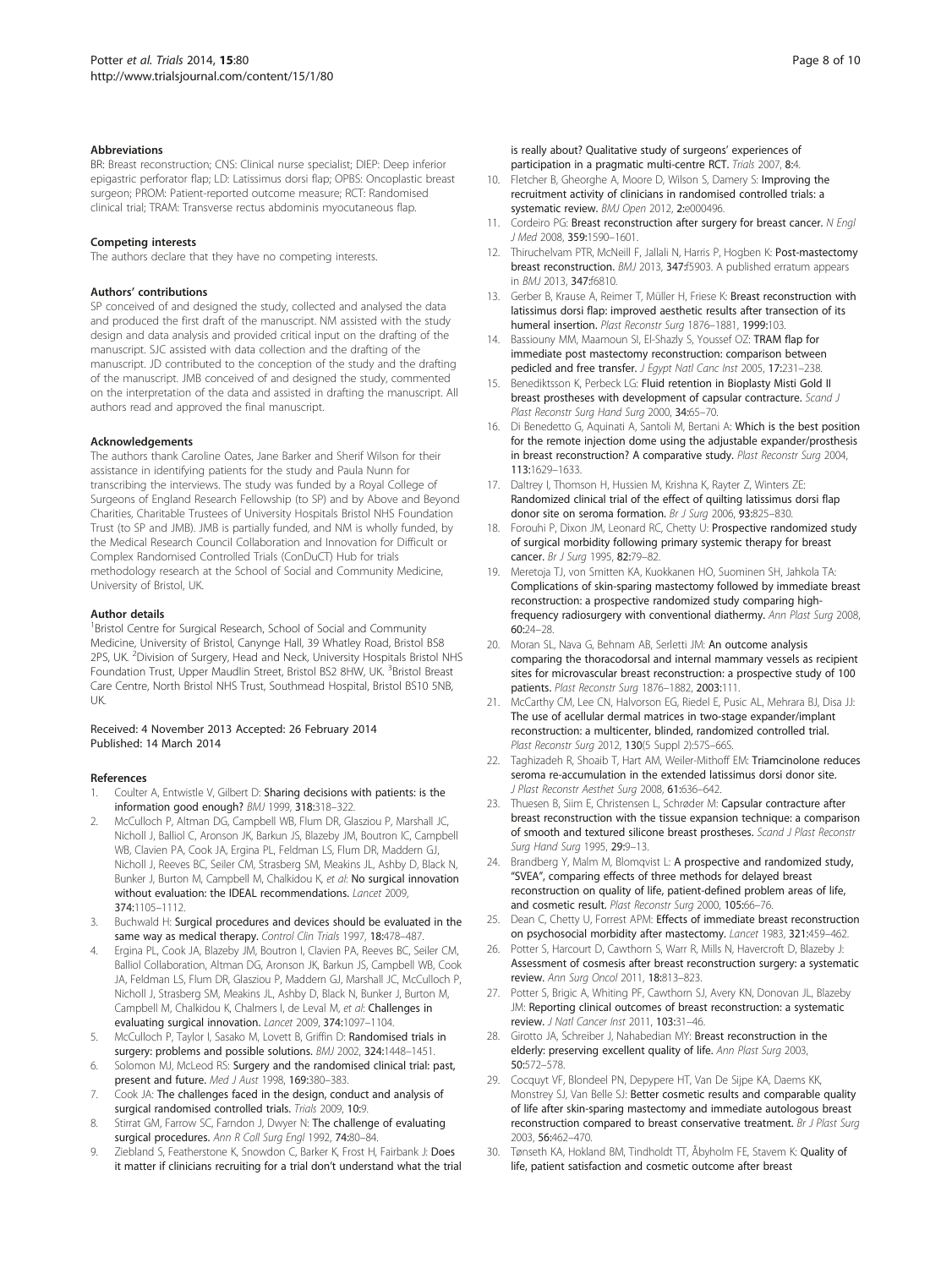<span id="page-8-0"></span>reconstruction using DIEP flap or expandable breast implant. J Plast Reconstr Aesthet Surg 2008, 61:1188–1194.

- 31. Mullan MH, Wilkins EG, Goldfarb S, Lowery JC, Smith DM, Wickman M, Sandelin K: Prospective analysis of psychosocial outcomes after breast reconstruction: cross-cultural comparisons of 1-year postoperative results. J Plast Reconstr Aesthet Surg 2007, 60:503–508.
- 32. Atisha A, Alderman AK, Lowery JC, Kuhn LE, Davis J, Wilkins EG: Prospective analysis of long-term psychosocial outcomes in breast reconstruction: two-year postoperative results from the Michigan Breast Reconstruction Outcome Study. Ann Surg 2008, 247:1019–1028.
- 33. Alderman AK, Wilkins EG, Kim HM, Lowery JC: Complications in postmastectomy breast reconstruction: two-year results of the Michigan Breast Reconstruction Outcome Study. Plast Reconstr Surg 2002, 109:2265–2274.
- 34. Fogarty BJ, Brown AP, Miller R, Khan K: TRAM flap versus nonautologous breast reconstruction: what do patients really think? Plast Reconstr Surg 2004, 113:1146–1152.
- 35. Harcourt DM, Rumsey NJ, Ambler NR, Cawthorn SJ, Reid CD, Maddox PR, Kenealy JM, Rainsbury RM, Umpleby HC: The psychological effect of mastectomy with or without breast reconstruction: a prospective, multicenter study. Plast Reconstr Surg 2003, 111:1060–1068.
- 36. Atisha DM, Alderman AK, Kuhn LE, Wilkins EG: The impact of obesity on patient satisfaction with breast reconstruction. Plast Reconstr Surg 1893–1899, 2008:121.
- 37. Pope C, Mays N: Reaching the parts other methods cannot reach: an introduction to qualitative methods in health and health services research. BMJ 1995, 311:42–45.
- 38. Donovan J, Mills N, Smith M, Brindle L, Jacoby A, Peters T, Frankel S, Neal D, Hamdy F: Improving design and conduct of randomised trials by embedding them in qualitative research: ProtecT (prostate testing for cancer and treatment) study. BMJ 2002, 325:766–770.
- Teddlie C, Yu F: Mixed methods sampling: a typology with examples. J Mixed Methods Res 2007, 1:77–100.
- 40. Mays N, Pope C: Rigour and qualitative research. BMJ 1995, 311:109-112.
- 41. Kuper A, Reeves S, Levinson W: An introduction to reading and appraising qualitative research. BMJ 2008, 337:a288.
- 42. Mays N, Pope C: Assessing quality in qualitative research. BMJ 2000, 320:50–52.
- 43. Kennedy TJ, Lingard LA: Making sense of grounded theory in medical education. Med Educ 2006, 40:101–108.
- 44. Kuper A, Lingard L, Levinson W: Critically appraising qualitative research. BMJ 2008, 337:a1035.
- 45. Glaser B, Strauss AL: The Discovery of Grounded Theory: Strategies for Qualitative Research. Chicago: Adeline; 1967.
- 46. Lingard L, Albert M, Levinson W: Grounded theory, mixed methods, and action research. BMJ 2008, 337:a567.
- 47. McGhee G, Marland GR, Atkinson J: Grounded theory research: literature reviewing and reflexivity. J Adv Nurs 2007, 60:334–342.
- 48. Pope C, Ziebland S, Mays N: Analysing qualitative data. BMJ 2000, 320:114–116.
- 49. Barbour RS: Checklists for improving rigour in qualitative research: a case of the tail wagging the dog? BMJ 2001, 322:1115–1117.
- 50. Tong A, Sainsbury P, Craig J: Consolidated criteria for reporting qualitative research (COREQ): a 32-item checklist for interviews and focus groups. Int J Qual Health Care 2007, 19:349–357.
- 51. Long AF, Godfrey M: An evaluation tool to assess the quality of qualitative research studies. Int J Soc Res Methodol 2004, 7:181–196.
- 52. Meyrick J: What is good qualitative research? A first step towards a comprehensive approach to judging rigour/quality. J Health Psychol 2006, 11:799–808.
- 53. Potter S, Mills N, Cawthorn S, Wilson S, Blazeby J: Exploring inequalities in access to care and the provision of choice to women seeking breast reconstruction surgery: a qualitative study. Br J Cancer 2013, 109:1181–1191.
- 54. McCulloch P: How to improve surgical research. BMJ 2011, 343:d4121.
- 55. Horton R: Surgical research or comic opera: questions, but few answers. Lancet 1996, 347:984–985.
- 56. Bakali E, Pitchforth E, Tincello DG, Kenyon S, Slack M, Toozs-Hobson P, Mayne C, Jones DR, Taylor D: Clinicians' views on the feasibility of surgical randomized trials in urogynecology: results of a questionnaire survey. Neurourol Urodyn 2011, 30:69–74.
- 57. Abraham NS, Hewett P, Young JM, Solomon MJ: Non-entry of eligible patients into the Australasian Laparoscopic Colon Cancer Study. ANZ J Surg 2006, 76:825–829.
- 58. King M, Nazareth I, Lampe F, Bower P, Chandler M, Morou M, Sibbald B, Lai R: Conceptual framework and systematic review of the effects of participants' and professionals' preferences in randomised controlled trials. Health Technol Assess 2005, 9:1–186. iii–iv.
- 59. Bower P, King M, Nazareth I, Lampe F, Sibbald B: Patient preferences in randomised controlled trials: conceptual framework and implications for research. Soc Sci Med 2005, 61:685–695.
- Bowling A, Rowe G: "You decide doctor". What do patient preference arms in clinical trials really mean? J Epidemiol Community Health 2005, 59:914–915.
- 61. Mills N, Donovan JL, Wade J, Hamdy FC, Neal DE, Lane JA: Exploring treatment preferences facilitated recruitment to randomized controlled trials. J Clin Epidemiol 2011, 64:1127-1136.
- 62. Rowe G, Lambert N, Bowling A, Ebrahim S, Wakeling I, Thomson R: Assessing patients' preferences for treatments for angina using a modified repertory grid method. Soc Sci Med 2005, 60:2585–2595.
- 63. Richards H, Emslie C: The 'doctor' or the 'girl from the University'? Considering the influence of professional roles on qualitative interviewing. Fam Pract 2000, 17:71–75.
- 64. Heneghan C: The saga of Poly Implant Prosthèse breast implants. BMJ 2012, 344:e306.
- 65. Meakins JL: Innovation in surgery: the rules of evidence. Am J Surg 2002, 183:399–405.
- 66. Angelos P: The ethical challenges of surgical innovation for patient care. Lancet 2010, 376:1046–1047.
- 67. Biffl WL, Spain DA, Reitsma AM, Minter RM, Upperman J, Wilson M, Adams R, Goldman EB, Angelos P, Krummel T, Society of University Surgeons Surgical Innovations Project Team, Greenfield LJ: Responsible development and application of surgical innovations: a position statement of the Society of University Surgeons. J Am Coll Surg 2008, 206:1204-1209.
- Reitsma AM, Moreno JD: Ethical regulations for innovative surgery: the last frontier? J Am Coll Surg 2002, 194:792–801.
- 69. Marron JM, Siegler M: Ethical issues in innovative colorectal surgery. Dis Colon Rectum 2005, 48:1109–1113.
- 70. Barkun JS, Aronson JK, Feldman LS, Maddern GJ, Strasberg SM, Altman DG, Blazeby JM, Boutron IC, Campbell WB, Clavien PA, Cook JA, Ergina PL, Flum DR, Glasziou P, Marshall JC, McCulloch P, Nicholl J, Reeves BC, Seiler CM, Meakins JL, Ashby D, Black N, Bunker J, Burton M, Campbell M, Chalkidou K, Chalmers I, de Leval M, Deeks J, Grant A, et al: Evaluation and stages of surgical innovations. Lancet 2009, 374:1089–1096.
- 71. Kesselheim AS, Avorn J: New and unproved medical devices. BMJ 2013, 347:f7413.
- 72. Russell I: Evaluating new surgical procedures. BMJ 1995, 311:1243-1244.
- 73. Young JM, Solomon MJ: Improving the evidence-base in surgery: evaluating surgical effectiveness. ANZ J Surg 2003, 73:507–510.
- 74. Solomon MJ, McLeod RS: Should we be performing more randomized controlled trials evaluating surgical operations? Surgery 1995, 118:459–467.
- 75. Farrokhyar F, Karanicolas PJ, Thoma A, Simunovic M, Bhandari M, Devereaux PJ, Anvari M, Adili A, Guyatt G: Randomized controlled trials of surgical interventions. Ann Surg 2010, 251:409–416.
- 76. Paramasivan S, Huddart R, Hall E, Lewis R, Birtle A, Donovan JL: Key issues in recruitment to randomised controlled trials with very different interventions: a qualitative investigation of recruitment to the SPARE trial (CRUK/07/011). Trials 2011, 12:78.
- 77. Royal College of Surgeons of England: From Theory to Theatre: Overcoming Barriers to Innovation in Surgery. London: Royal College of Surgeons of England; 2011. Available at [http://www.rcseng.ac.uk/news/docs/theory\\_](http://www.rcseng.ac.uk/news/docs/theory_to_theatre_2011_web.pdf/view) [to\\_theatre\\_2011\\_web.pdf/view](http://www.rcseng.ac.uk/news/docs/theory_to_theatre_2011_web.pdf/view) (accessed 7 March 2014).
- 78. Royal College of Surgeons of England: Surgical Research Report 2012. London: Royal College of Surgeons of England; 2012. Available at [http://www.rcseng.ac.](http://www.rcseng.ac.uk/publications/docs/surgical-research-report-2012) [uk/publications/docs/surgical-research-report-2012](http://www.rcseng.ac.uk/publications/docs/surgical-research-report-2012) (accessed 7 March 2014).
- 79. Kolias AG, Jones TL, Cowie CJ, Coulter IC, Afshari FT, Tarnaris A, Nelson RJ, Gray WP, Hutchinson PJ, UK Neurosurgical Research Network; British Neurosurgical Trainee Research Collaborative, Brennan PM: A report from the inaugural meeting of the British Neurosurgical Trainee Research Collaborative held in the Royal College of Surgeons of England, 19 October 2012. Br J Neurosurg 2013, 27:307–310.